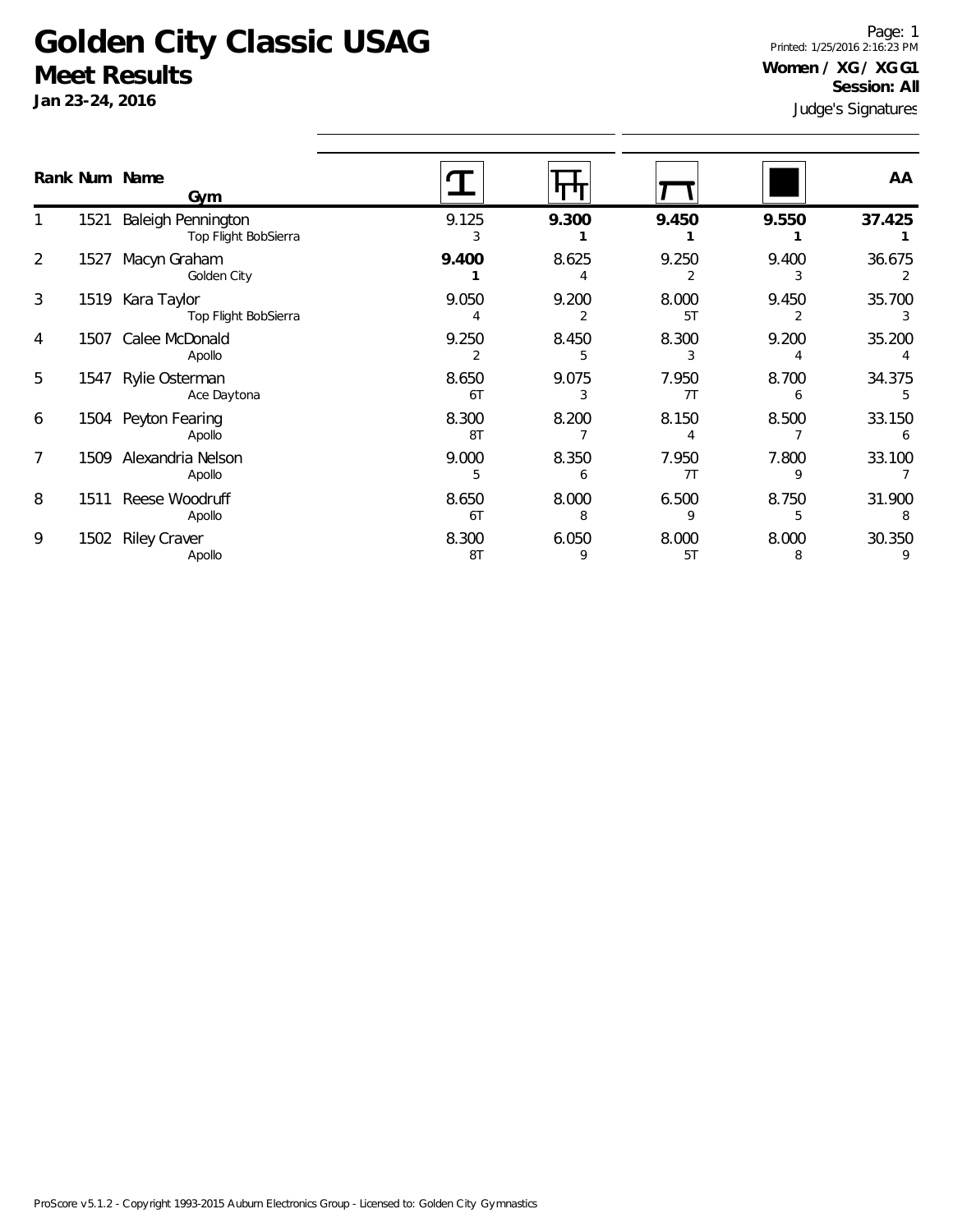Jan 23-24,

1

5T

5T

8

10

1528 Lexi Gross

Golden City

tures Page: 1 Printed: 1/25/2016 2:16:38 PM **Women / XG / XG G2 Session: All**

| Jan 23-24, 2016 |      |                                            |             |            | Judge's Signature |             |              |  |
|-----------------|------|--------------------------------------------|-------------|------------|-------------------|-------------|--------------|--|
|                 |      | Rank Num Name<br>Gym                       |             |            |                   |             | AA           |  |
|                 | 1548 | Tanailiz Rivera<br>Ace Daytona             | 9.300<br>1T | 9.275      | 8.900             | 9.150<br>3  | 36.625       |  |
| $\overline{2}$  |      | 1515 Peyton Feilds<br>Suncoast             | 9.000       | 8.925<br>6 | 9.300             | 9.100<br>4T | 36.325       |  |
| 3               | 1550 | Jade Lundy<br>Top Flight BobSierra         | 8.850<br>6T | 9.000      | 9.100             | 9.025<br>6  | 35.975<br>3  |  |
| 4               | 1510 | Rebecca Smith<br>Apollo                    | 9.300<br>1T | 9.075      | 8.050<br>7T       | 9.350       | 35.775       |  |
| 5T              | 1549 | Hailey Wilson<br>Ace Daytona               | 8.850<br>6T | 8.750      | 8.500             | 9.300       | 35.400<br>5T |  |
| 5T              |      | 1517 Caitlin Downey<br>Suncoast            | 8.500       | 9.050      | 8.750             | 9.100<br>4T | 35.400<br>5T |  |
| 7               |      | 1518 Addison Polakiewicz<br>Southern Starz | 9.100<br>3T | 8.200      | 8.300<br>6        | 8.975       | 34.575       |  |
| 8               |      | 1500 Zuhra Brand<br>Apollo                 | 8.550<br>8  | 9.025      | 8.050<br>7T       | 7.900<br>9  | 33.525<br>8  |  |
| 9               | 1508 | Autumn Naylor<br>Apollo                    | 9.100<br>3T | 8.700<br>8 | 6.750<br>9        | 8.750<br>8  | 33.300<br>9  |  |

\_\_.\_\_\_ \_\_.\_\_\_ \_\_.\_\_\_ \_\_.\_\_\_ 0.000 10 10 10 10 10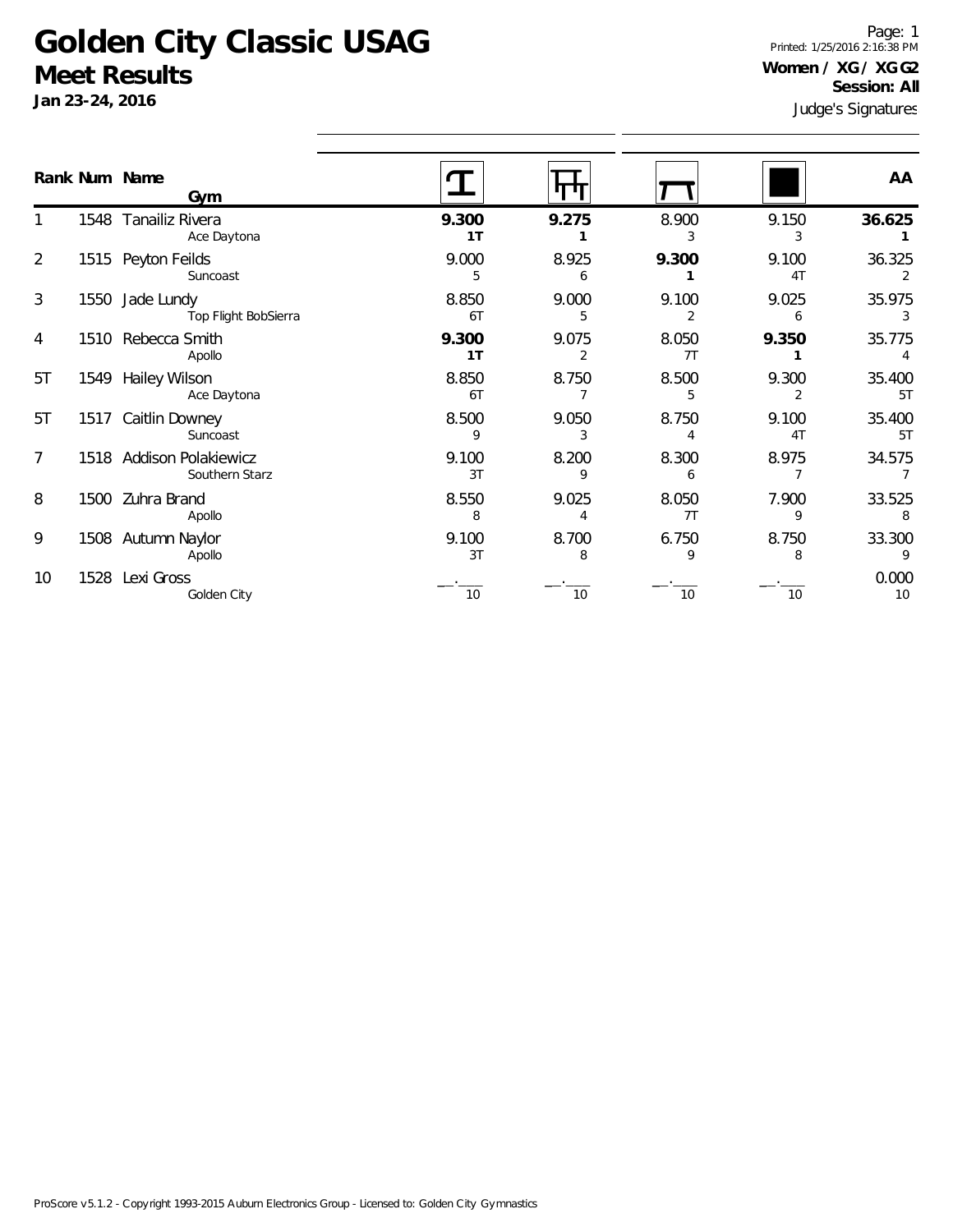**Jan 23-24, 2016**

Judge's Signatures Page: 1 Printed: 1/25/2016 2:16:53 PM **Women / XG / XG G3 Session: All**

|   |      | Rank Num Name<br>Gym                 |                         |            |             |             | AA          |
|---|------|--------------------------------------|-------------------------|------------|-------------|-------------|-------------|
|   |      | 1529 Taylor Patten<br>Golden City    | 9.250                   | 9.575      | 9.200       | 9.150       | 37.175      |
|   | 1531 | Marissa Steiner<br>Golden City       | 9.350                   | 8.725      | 8.800<br>3T | 9.350       | 36.225      |
| 3 |      | 1514 Hailey Furman<br>Suncoast       | 9.000                   | 8.875      | 8.650<br>5T | 9.450       | 35.975      |
| 4 |      | 1512 Evin Yount<br>Apollo            | 8.950<br>4 <sub>T</sub> | 8.950<br>2 | 8.800<br>3T | 9.050<br>6T | 35.750      |
| 5 |      | 1516 Tiffany Cain<br>Suncoast        | 8.850<br>6T             | 8.250      | 9.150       | 9.175       | 35.425      |
| 6 |      | 1506 Jada Good<br>Apollo             | 8.950<br>4 <sub>T</sub> | 8.400<br>6 | 8.550       | 9.125<br>5  | 35.025<br>6 |
|   |      | 1545 Sarah Byrnes<br>Ace Daytona     | 8.850<br>6T             | 7.325<br>9 | 8.650<br>5T | 9.050<br>6T | 33.875      |
| 8 | 1530 | <b>Isabel Reyes</b><br>Golden City   | 8.500<br>8              | 8.450<br>5 | 8.100<br>8  | 8.800<br>8  | 33.850      |
| 9 | 1520 | Alicia Porch<br>Top Flight BobSierra | 8.300<br>9              | 8.150<br>8 | 7.000<br>9  | 8.500<br>9  | 31.950<br>9 |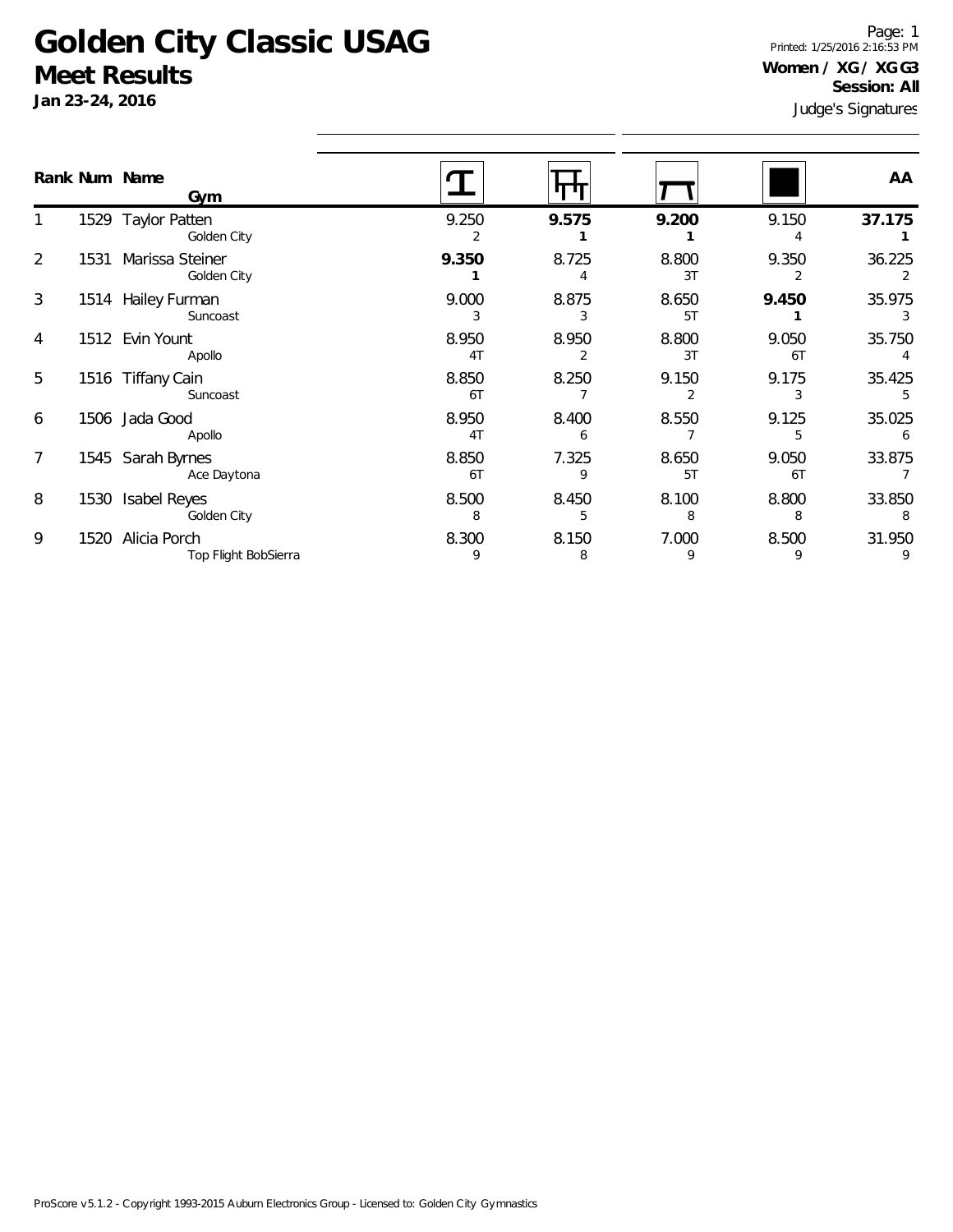**Jan 23-24, 2016**

1

2

3

4

5

6

7

8

9

10

Judge's Signatures Page: 1 Printed: 1/25/2016 2:17:11 PM **Women / XG / XG G4 Session: All**

|               |      |                                             |             |             | Judge's Signatures |             |              |  |
|---------------|------|---------------------------------------------|-------------|-------------|--------------------|-------------|--------------|--|
| Rank Num Name |      | Gym                                         |             |             |                    |             | AA           |  |
|               |      | 1551 Emily Redmon<br>Top Flight BobSierra   | 9.000<br>2  | 9.325       | 9.000              | 9.350<br>2  | 36.675       |  |
| 2             |      | 1513 Krista Lawrence<br>Suncoast            | 9.350       | 9.075<br>2  | 8.550<br>4         | 9.475       | 36.450<br>2  |  |
| 3             |      | 1526 Lindsay Cleveland<br>Golden City       | 8.700<br>5T | 8.950<br>3  | 8.850<br>2T        | 8.900<br>5T | 35.400<br>3  |  |
| 4             |      | 1523 Ashlynn Stuart<br>Top Flight BobSierra | 8.900<br>3T | 8.900<br>4  | 8.050              | 8.900<br>5T | 34.750<br>4  |  |
| 5             |      | 1525 Coral Clark<br>Golden City             | 8.700<br>5T | 8.225<br>9T | 8.850<br>2T        | 8.750<br>9  | 34.525<br>5  |  |
| 6             |      | 1532 Anna Vinson<br>Golden City             | 8.900<br>3T | 8.225<br>9T | 8.100<br>6         | 9.100<br>4  | 34.325<br>6  |  |
| 7             |      | 1505 Milan Gillum<br>Apollo                 | 8.650       | 8.500<br>5  | 7.900<br>8         | 9.125<br>3  | 34.175       |  |
| 8             |      | 1546 Eunique Joseph<br>Ace Daytona          | 8.350<br>10 | 8.475<br>6  | 8.150<br>5         | 8.800<br>8  | 33.775<br>8  |  |
| 9             |      | 1503 Danielle Dara<br>Apollo                | 8.500<br>9  | 8.375       | 7.650<br>9         | 8.825       | 33.350<br>9  |  |
| 10            | 1522 | Isabel Borda<br>Top Flight BobSierra        | 8.550<br>8  | 8.325<br>8  | 7.550<br>10        | 8.300<br>10 | 32.725<br>10 |  |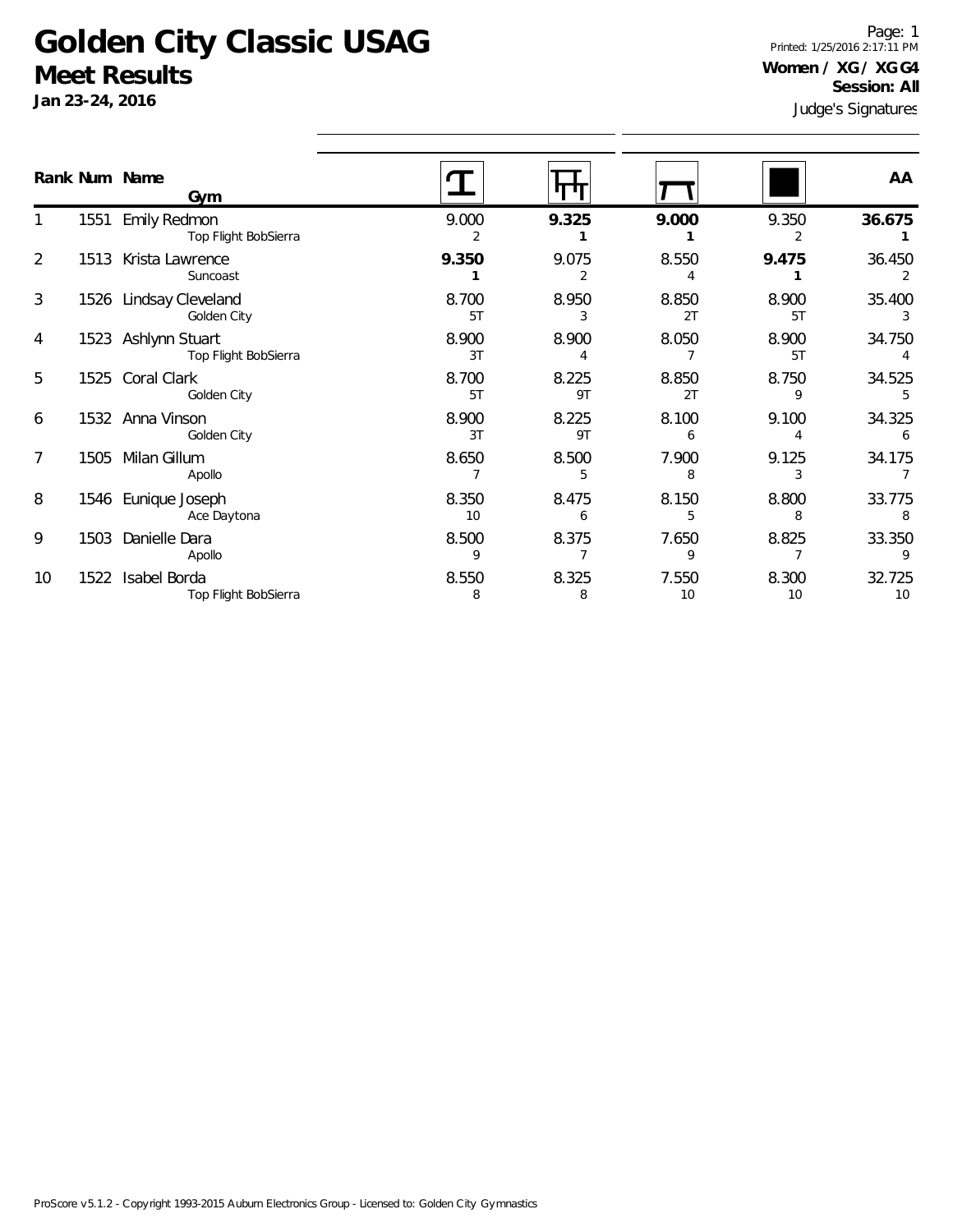**Jan 23-24, 2016**

| Rank           | Gym                  | Team       | Score   |             |             |             |             |
|----------------|----------------------|------------|---------|-------------|-------------|-------------|-------------|
|                | Suncoast             | <b>GSM</b> | 109.700 | 27.350      | 27.050<br>3 | 27.200      | 28.100      |
| $\overline{2}$ | Top Flight BobSierra | <b>GSM</b> | 107.875 | 27.075<br>2 | 27.400      | 25.500<br>3 | 27.900<br>2 |
| 3              | Ace Daytona          | <b>GSM</b> | 107.650 | 27.000<br>3 | 27.100      | 26.050      | 27.500<br>3 |